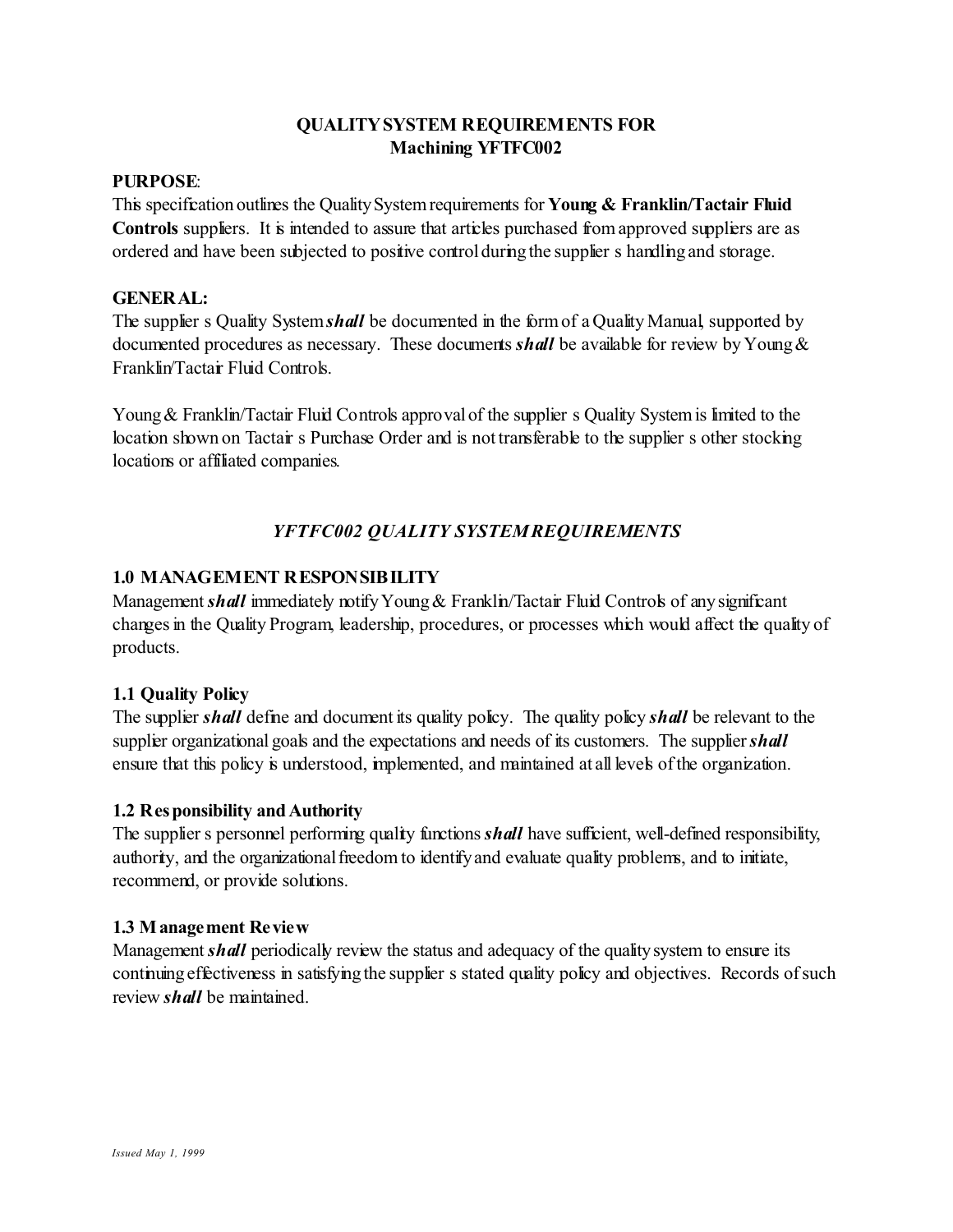### **2.0 QUALITY SYSTEM**

### **2.1 General**

The supplier *shall* establish, document, implement, and maintain a quality system to assure product compliance to specified requirements.

The supplier *shall* maintain a quality manual that includes or makes reference to quality system procedures and outline the structure of the documentation used in the quality system.

### **2.2 Quality System Procedures**

The supplier s procedures *shall* provide for review of all new product requirements during the earliest practical phase of a contract.

### **2.3 Quality Planning**

Quality planning will identify and make timely provisions for the special controls, processes, IM&TE, fixtures, tooling and training required for assuring article quality.

### **3.0 CONTRACT REVIEW**

### **3.1 Review**

The supplier s quality function *shall* assure the supplier s procurement documents incorporate applicable quality, and technical requirements, and verifies that items are procured from approved sources when required by Young & Franklin/Tactair Fluid Controls Purchase Order.

#### **3.2 Amendment to Contract**

The supplier *shall* identify how an amendment to a contract is made and correctly transferred to the functions concerned within the supplier s organization.

#### **3.3 Records**

Records of contract reviews *shall* be maintained.

## **4.0 DOCUMENT AND DATA CONTROL**

#### **4.1 General**

The supplier *shall* establish and maintain documented procedures to control all documents and data that relate to the requirements of this standard including, to the extent applicable, documents of external origin such as standards and customer drawings. In essence a system is maintained to control the initiation, revision, issue, and distribution of all Quality related documents.

## **4.2 Document and Data Approval and Issue**

The documents and data *shall* be reviewed and approved for adequacy by authorized personnel prior to issue. A master list or equivalent document-control procedure identifying the current revision status of documents *shall* be established and be readily available to preclude the use of invalid and/or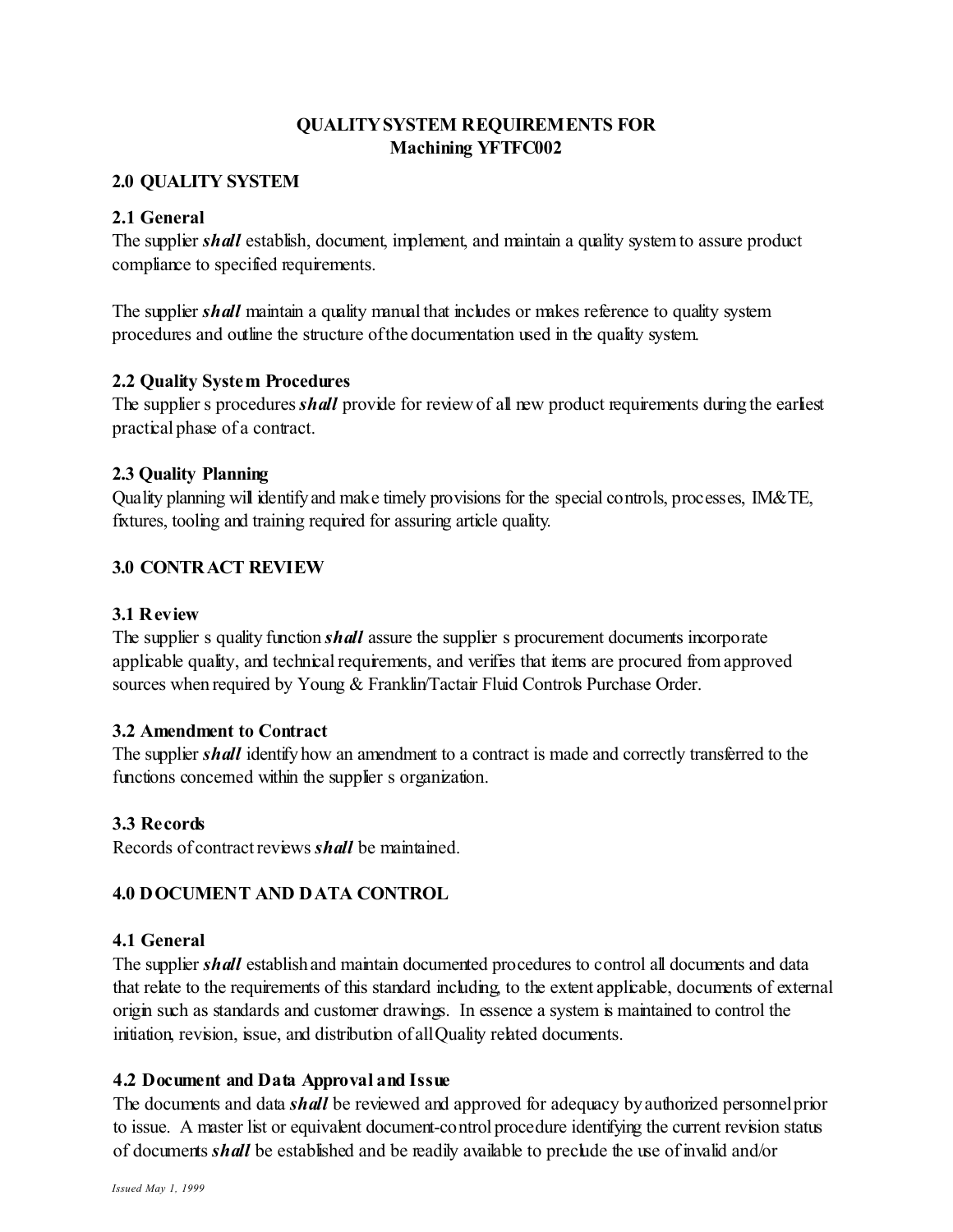obsolete documents.

## **4.3 Document and Data Changes**

Changes to documents and data *shall* be reviewed and approved by the same functions or organizations that performed the original review and approval, unless specifically designated otherwise. The designated functions/organizations *shall* have access to pertinent background information upon which to base their review and approval.

# **5.0 PURCHASING**

# **5.1 General**

The supplier *shall* establish and maintain documented procedures to ensure that purchased product conforms to specified requirements.

# **5.2 Evaluation of Subcontractors**

The supplier *shall* evaluate and select subcontractors on the basis of their ability to meet subcontract requirements, define the type and extent of control exercised by the supplier over subcontractors, and establish and maintain quality records of acceptable subcontractors.

# **5.3 Verification of Purchased Product**

Where Young & Franklin/Tactair Fluid Controls proposes to verify purchased product at the supplier s or subcontractors s premises, Young & Franklin/Tactair Fluid Controls *shall* specify verification arrangements and the method of product release in the purchasing documents.

# **6.0 CONTROL OF CUSTOMER-SUPPLIED PRODUCT**

The supplier *shall* establish and maintain documented procedures for the control of verification, storage, and maintenance of Young & Franklin/Tactair Fluid Controls supplied product. Any such product that is lost, damaged, or is otherwise unsuitable for use *shall* be recorded and reported to the Young & Franklin/Tactair Fluid Controls.

## **7.0 PRODUCT IDENTIFICATION AND TRACEABILITY**

The supplier *shall* establish and maintain documented procedures for identifying product by suitable means from receipt and during all stages of production, delivery, and installation.

The supplier *shall* establish and maintain documented procedures for unique identification of individual product or batches. This identification *shall* be recorded.

## **8.0 PROCESS CONTROL**

The Supplier *shall* identify and plan the production, installation, and servicing processes which directly affect quality and *shall* ensure that these processes are carried out under controlled conditions.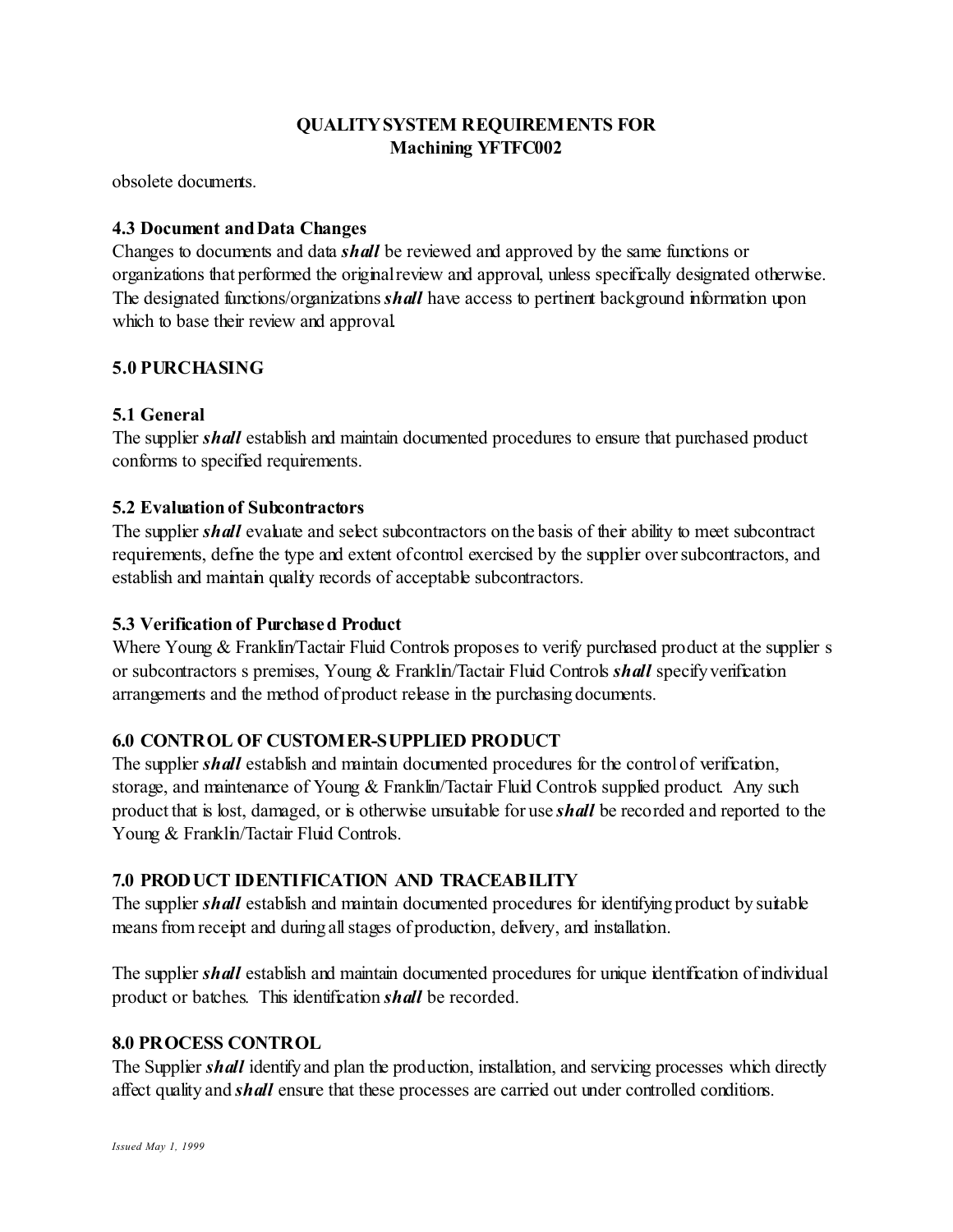Controlled conditions *shall* include the following:

Documented procedures defining the manner of production, installation, and servicing, where the absence of such procedures could adversely affect quality; Use of suitable production, installation, and servicing equipment, and a suitable working environment; Compliance with reference standards/codes, quality plans, and/or documented procedures; Monitoring and control of suitable process parameters and product characteristics; Approval of processes, equipment & personnel as appropriate; Criteria for workmanship, which *shall* be stipulated in the clearest practical manner (e.g., written standards, representative samples, or illustrations); Suitable maintenance of equipment to ensure continuing process capability.

Where the results of processes cannot be fully verified by subsequent inspection and testing of the product and where, for example, processing deficiencies may become apparent only after the product is in use, the processes *shall* be carried out by qualified operators and/or *shall* require continuous monitoring and control of process parameters to ensure that specified requirements are satisfied.

The requirements for any qualification of process operations, including associated equipment and personnel*shall* be specified.

Records *shall* be maintained for qualified processes, equipment, and personnel, as appropriate.

## **9. INSPECTION AND TESTING**

The supplier *shall* establish and maintain documented procedures for inspection and testing activities in order to verify that the specified requirements for the product are met. The required inspection and testing, and the records to be established, *shall* be detailed in the quality plan or documented procedures.

#### **9.1 Receiving Inspection and Testing**

The supplier *shall* ensure that incoming product is not used or processed until it has been inspected or otherwise verified as conforming to specified requirements. Verification of the specified requirements *shall* be in accordance with the quality plan and/or documented procedures.

#### **9.2 In-process Inspection and Testing**

The supplier *shall*:

Inspect and test the product as required by the quality plan and/or documented procedures; " Hold product until the required inspection and tests have been completed or necessary reports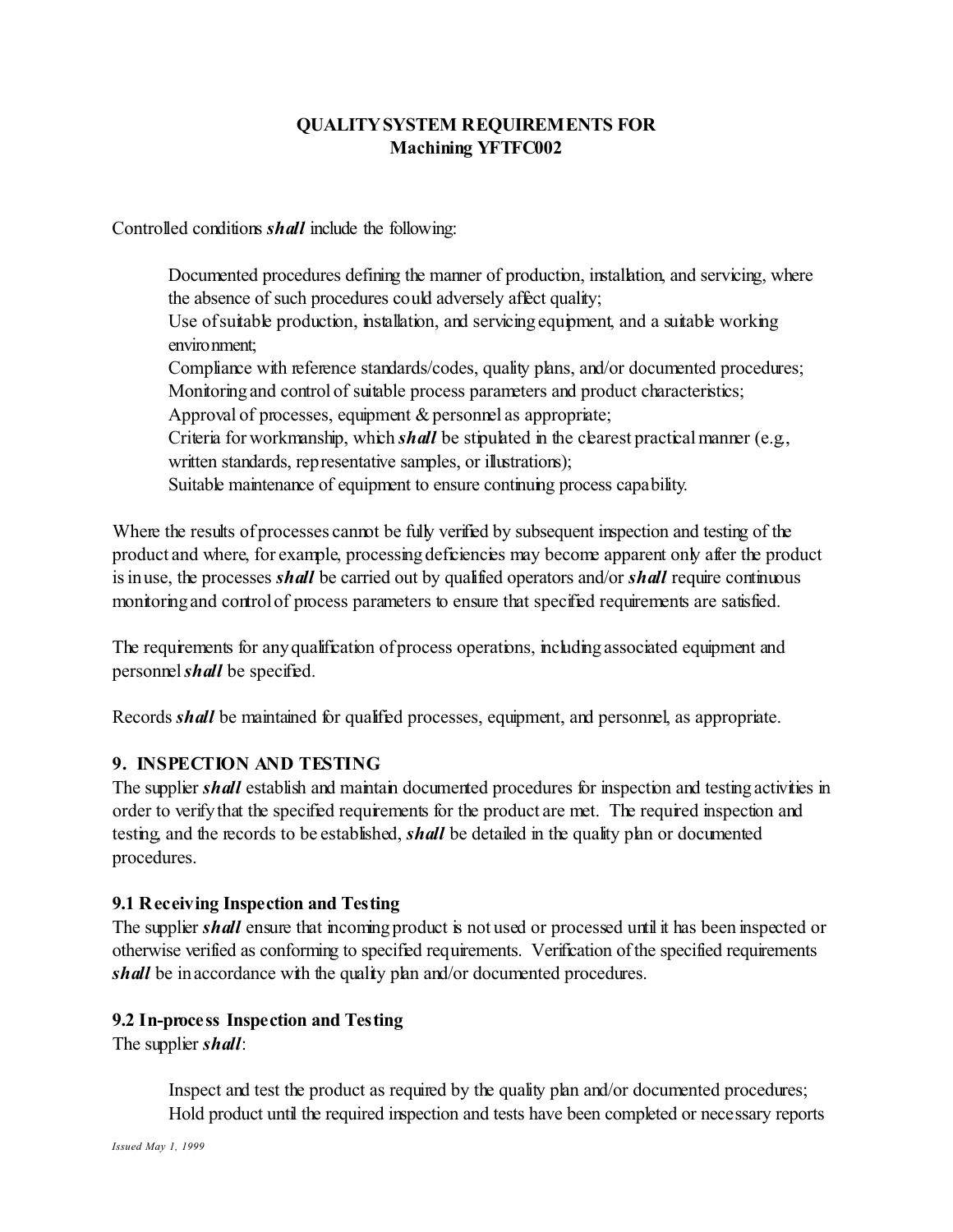have been received and verified, except when product is released under positive-recall procedures *shall* not preclude the activities.

### **9.3 Final Inspection and Testing**

The supplier *shall* carry out all final inspection and testing in accordance with the quality plan and/or documented procedures to complete the evidence of conformance of the finished product to the specified requirements.

### **9.4 Inspection and Test Records**

The supplier *shall* establish and maintain records which provide evidence that the product has been inspected and/or tested. These records *shall* show clearly whether the product has passed or failed the inspections and/or tests according to defined acceptance criteria. Where the product fails to pass any inspection and/or test, the procedures for control of non-conforming product *shall* apply.

Records *shall* identify the inspection authority responsible for the release of product.

## **10. CONTROL OF INSPECTION, MEASURING, AND TEST EQUIPMENT**

Control and calibration of instrumentation and calibration standards *shall* be in accordance with the requirements of ISO-10012-1 and ANSI/ASQ Z 540-1. The supplier *shall* establish and maintain documented procedures to control, calibrate, and maintain inspection, measuring, and test equipment (including test software) used by the supplier to demonstrate the conformance of product to the specified requirements. Inspection, measuring, and test equipment *shall* be used in a manner which ensures that the measurement uncertainty is known and is consistent with the required measurement capability.

Where test software or comparative references such as test hardware are used as suitable forms of inspection, they *shall* be checked to prove that they are capable of verifying the acceptability of product, prior to release for use during production, installation, or servicing, and *shall* be rechecked at prescribed intervals. The supplier *shall* establish the extent and frequency of such checks and *shall* maintain records as evidence of control.

Where the availability of technical data pertaining to the measurement equipment is a specified requirement, such data *shall* be made available, when required by the customer or customer s representative, for verification that the measuring equipment is functionally adequate.

## **10.1 Control Procedure**

The supplier *shall*:

Determine the measurements to be made and the accuracy required, and select the appropriate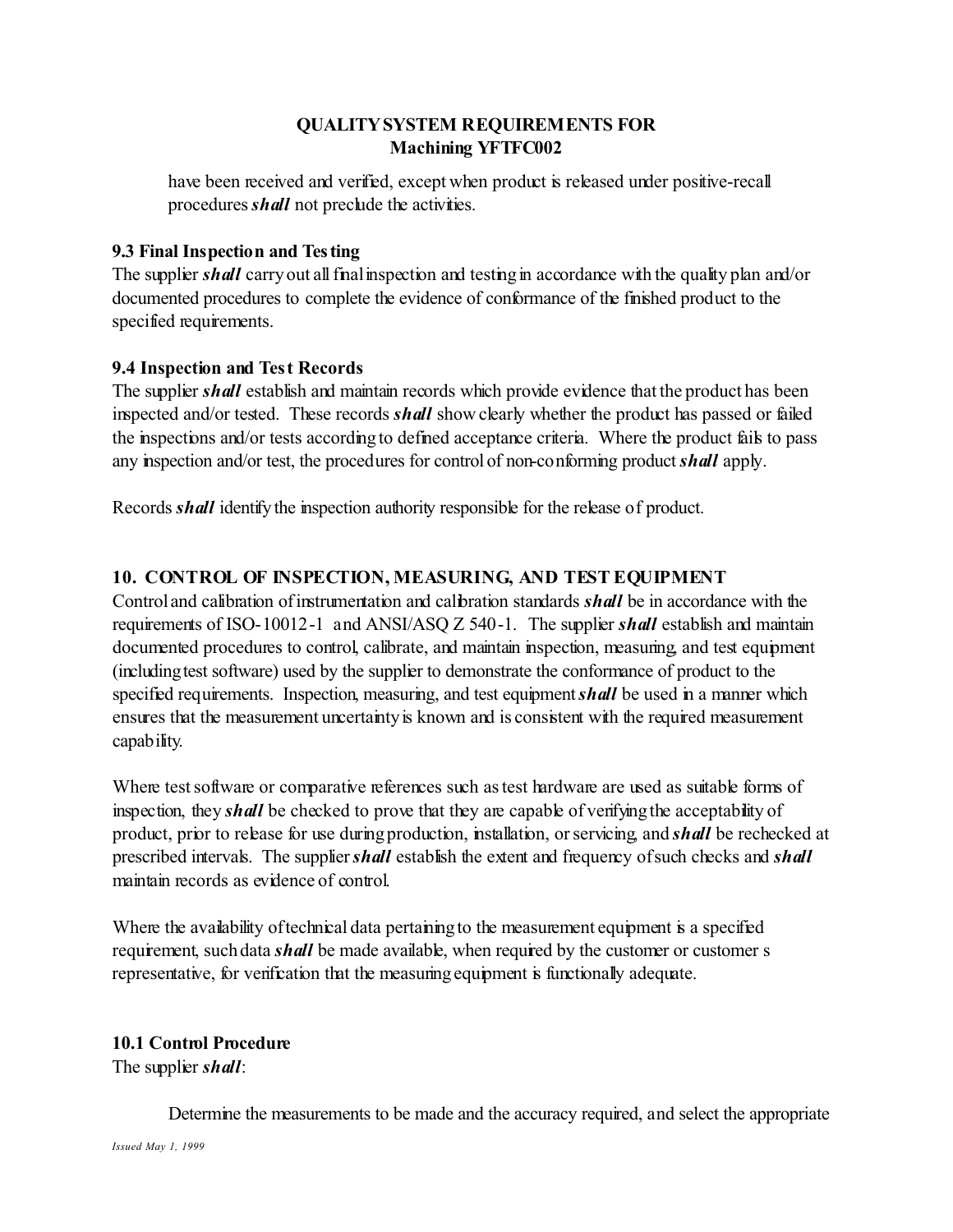inspection, measuring, and test equipment that is capable of the necessary accuracy and precision;

Identify all inspection, measuring, and test equipment that can affect product quality, calibrate and adjust them at prescribed intervals, or prior to use, against certified equipment having a known valid relationship to internationally or nationally recognized standards. Where no such standards exist, the basis used for calibration *shall* be documented;

Define the process employed for the calibration of inspection, measuring, and test equipment, including details of equipment type, unique identification, location, frequency of checks, check method, acceptance criteria, and the action to be taken when results are unsatisfactory; Identify inspection, measuring, and test equipment with a suitable indicator or approved identification record to show the calibration status;

Maintain calibration records for inspection, measuring, and test equipment

Assess and document the validity of previous inspection and test results when inspection, measuring, and test equipment is found to be out of calibration;

Ensure that the environmental conditions are suitable for the calibrations, inspections, measurements, and tests being carried out;

Ensure that the handling, preservation, and storage of inspection, measuring, and test equipment is such that the accuracy and fitness for use are maintained;

Safeguard inspection, measuring, and test facilities, including both test hardware and test software, from adjustments which would invalidate the calibration setting.

# **11.0 INSPECTION AND TEST STATUS**

The inspection and test status of product *shall* be identified by suitable means, which indicate the conformance or nonconformance of product with regard to inspection and tests performed. The identification of inspection and test status *shall* be maintained, as defined in the quality plan and/or documented procedures, throughout production, installation, and servicing of the product to ensure that only product that has passed the required inspections and tests or released under an authorized concession is dispatched, used, or installed.

# **12.0 CONTROL OF NONCONFORMING PRODUCT**

The supplier *shall* establish and maintain documented procedures to ensure that product that does not conform to specified requirements is prevented from unintended use or installation. This control*shall* provide for identification, documentation, evaluation, segregation (when practical), disposition of nonconforming product, and for notification to the functions concerned.

# **12.1 Review and Disposition of Nonconforming product**

The responsibility for review and authority for the disposition of nonconforming product *shall* be defined.

Non-conforming product *shall* be reviewed in accordance with documented procedures. It may be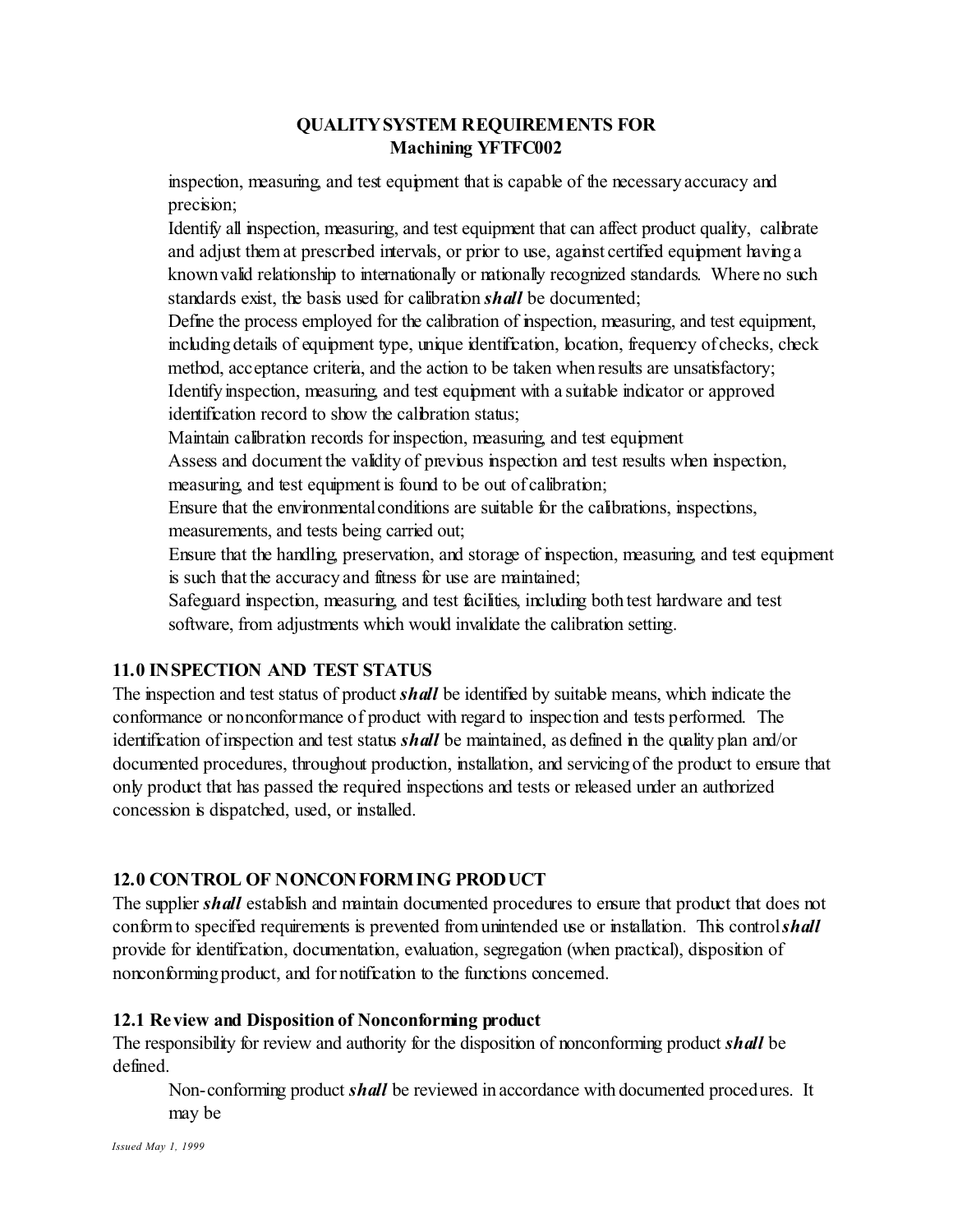Reworked to meet the specified requirements, Accepted with or without repair by concession (when approved by customer), Rejected and/or scrapped.

Where required by the contract, the proposed use or repair of product which does not conform to specified requirements *shall* be reported for concession to the customer or customer s representative. The description of the nonconformity that has been accepted, and of repairs, *shall* be recorded to denote the actual condition.

Repaired and/or reworked product *shall* be reinspected in accordance with the quality plan and/or documented procedures.

# **13.0 CORRECTIVE AND PREVENTIVE ACTION**

# **13.1 General**

The supplier *shall* establish and maintain documented procedures for implementing corrective and preventive action.

Any corrective or preventive action taken to eliminate the causes of actual or potential non-conformities *shall* be to a degree appropriate to the magnitude of problems and commensurate with the risks encountered.

The supplier *shall* implement and record any changes to the documented procedures resulting from corrective and preventive action

## **13.2 Responding to Corrective Action Requests.**

The supplier **shall** respond to a corrective action request in a timely manner. A letter sent to the supplier from Young & Franklin/Tactair Fluid Controls gives a description of non-conformities along with a due date that the supplier *shall* respond by. If the supplier does not respond to the corrective action by the due date, their approved supplier status may be revoked and payment for products may be withheld.

## **14.0 HANDLING, STORAGE, PACKAGING, PRESERVATION, AND DELIVERY**

The supplier *shall* establish and maintain documented procedures for handling, storage, packaging, preservation, and delivery of product.

## **14.1 Handling**

The supplier *shall* provide methods of handling product that prevent damage or deterioration.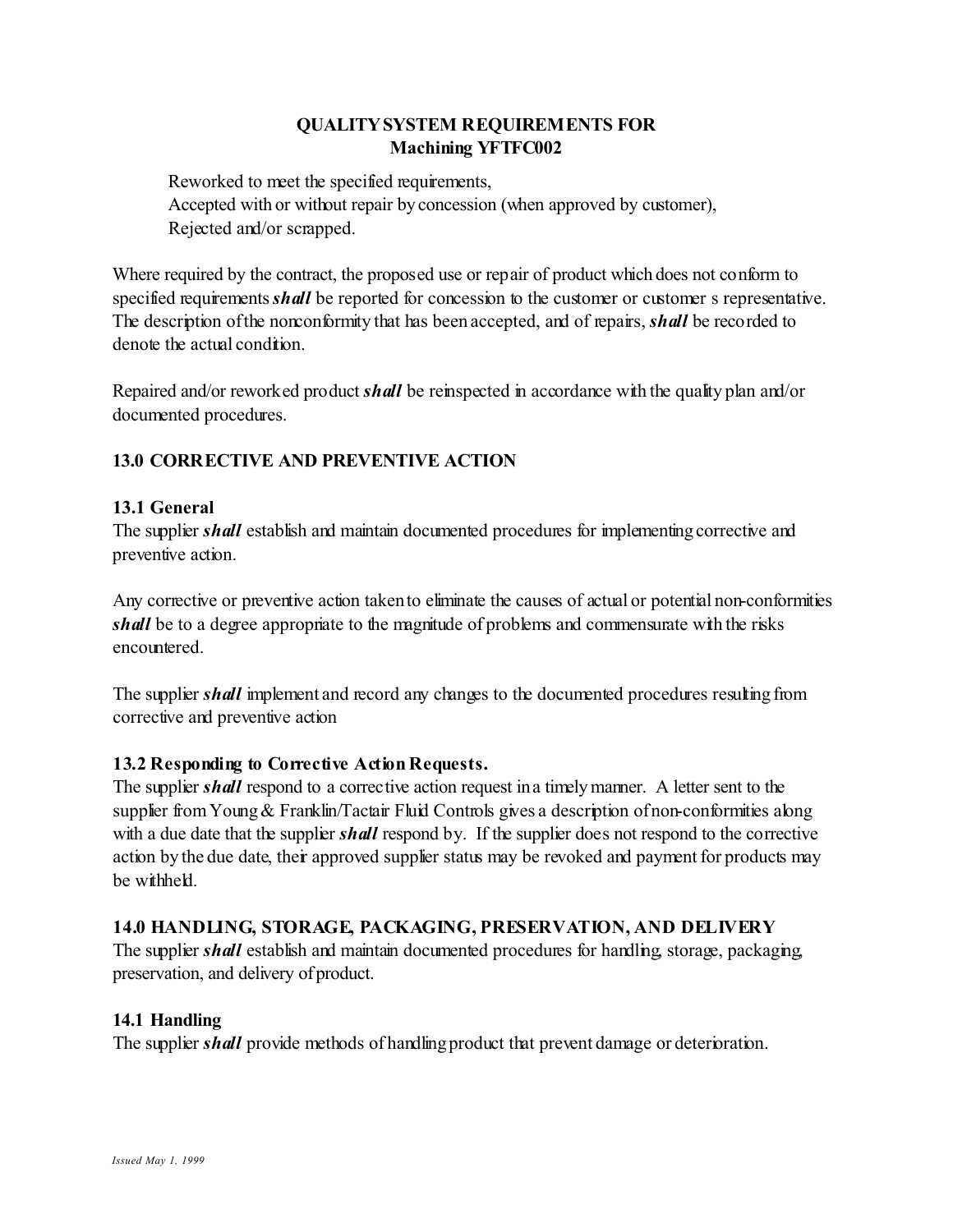#### **14.2 Storage**

The supplier *shall* use designated storage areas or stock rooms to prevent damage or deterioration of product, pending use or deliver. Appropriate methods for authorizing receipt to and dispatch from such areas *shall* be stipulated.

In order to detect deterioration, the condition of product in stock *shall* be assessed at appropriate intervals.

### **14.3 Packaging**

The supplier *shall* control packing, packaging, and marking processes (including materials used) to the extent necessary to ensure conformance to specified requirements.

### **14.4 Preservation**

The supplier *shall* apply appropriate methods for preservation and segregation of product when the product is under the supplier s control.

### **14.5 Delivery**

The supplier *shall* arrange for the protection of the quality of product after final inspection and test. Where contractually specified, this protection *shall* be extended to include delivery to destination.

## **15.0 CONTROL OF QUALITY RECORDS**

The supplier *shall* establish and maintain documented procedures for identification, collection, indexing, access, filing, storage, maintenance, and disposition of quality records.

The supplier *shall* maintain adequate records of all inspections and tests. The records *shall* indicate the nature and number of observations made, the number and type of deficiencies found, the quantities approved and rejected and the nature of corrective action taken as appropriate. Such records *shall* be made available to Tactair upon request; and *shall* be retained for eight years after final payment under the related P.O. or for an additional period as imposed in the P.O.

All quality records *shall* be legible and *shall* be stored and retained in such a way that they are readily retrievable in facilities that provide a suitable environment to prevent damage or deterioration and to prevent loss.

Records may be in the form of any type of media, such as hard copy or electronic media.

## **16.0 INTERNAL QUALITY AUDITS**

The supplier *shall* establish and maintain documented procedures for planning and implementing internal quality audits to verify whether quality activities and related results comply with planned arrangements and to determine the effectiveness of the quality system.